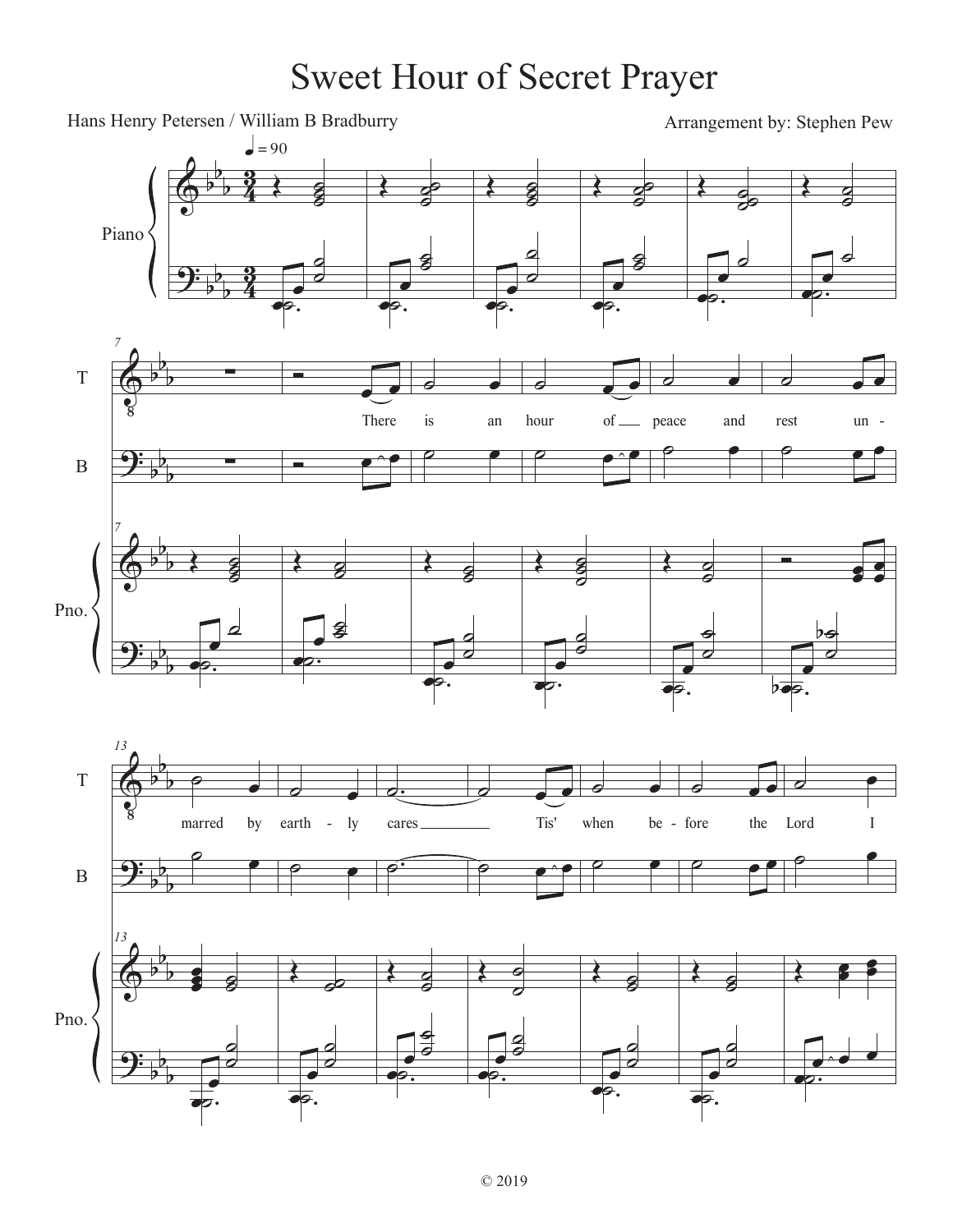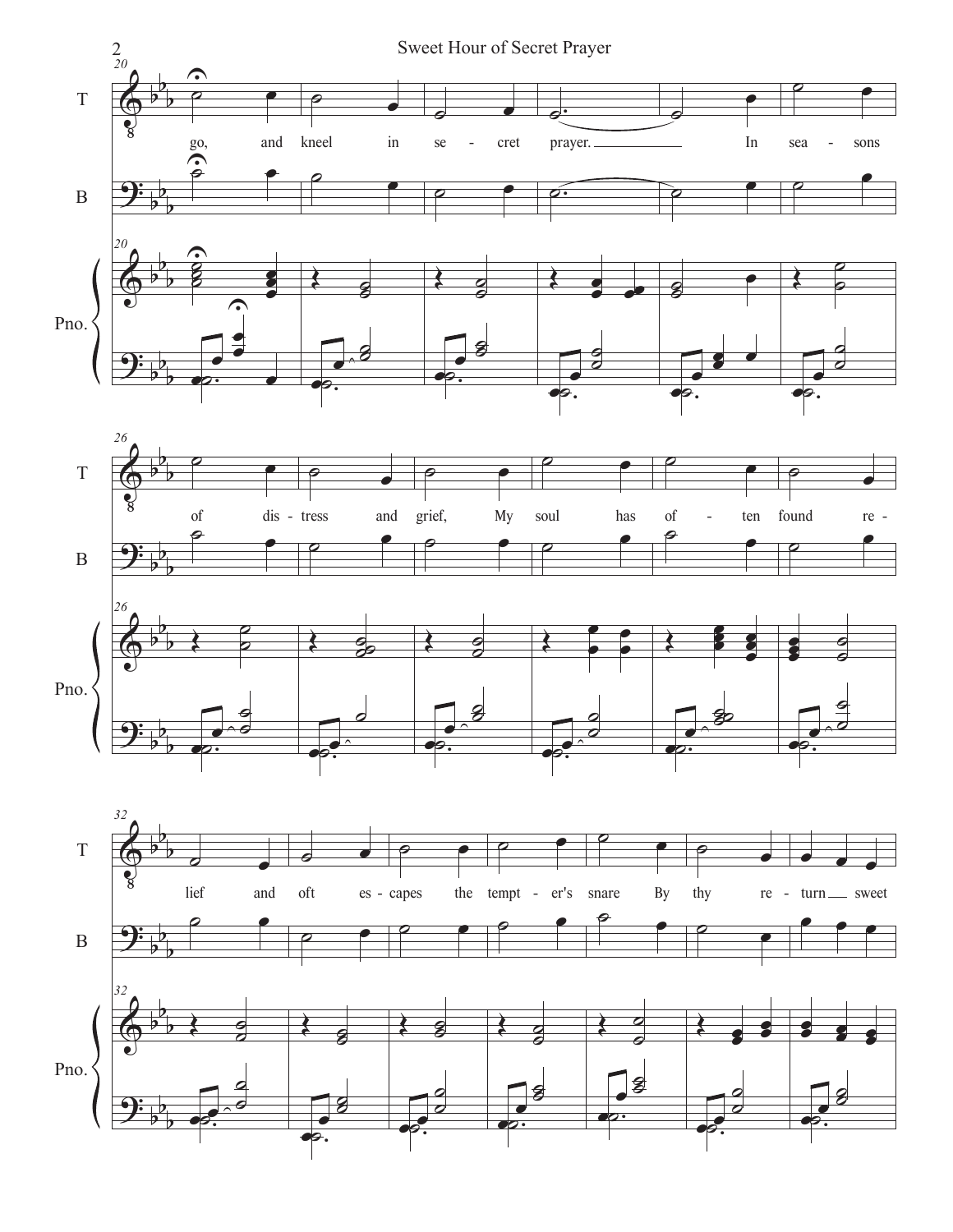



œ

 $\overline{\sigma}$ .

œ

 $\frac{1}{\sigma}$ .

œ

œ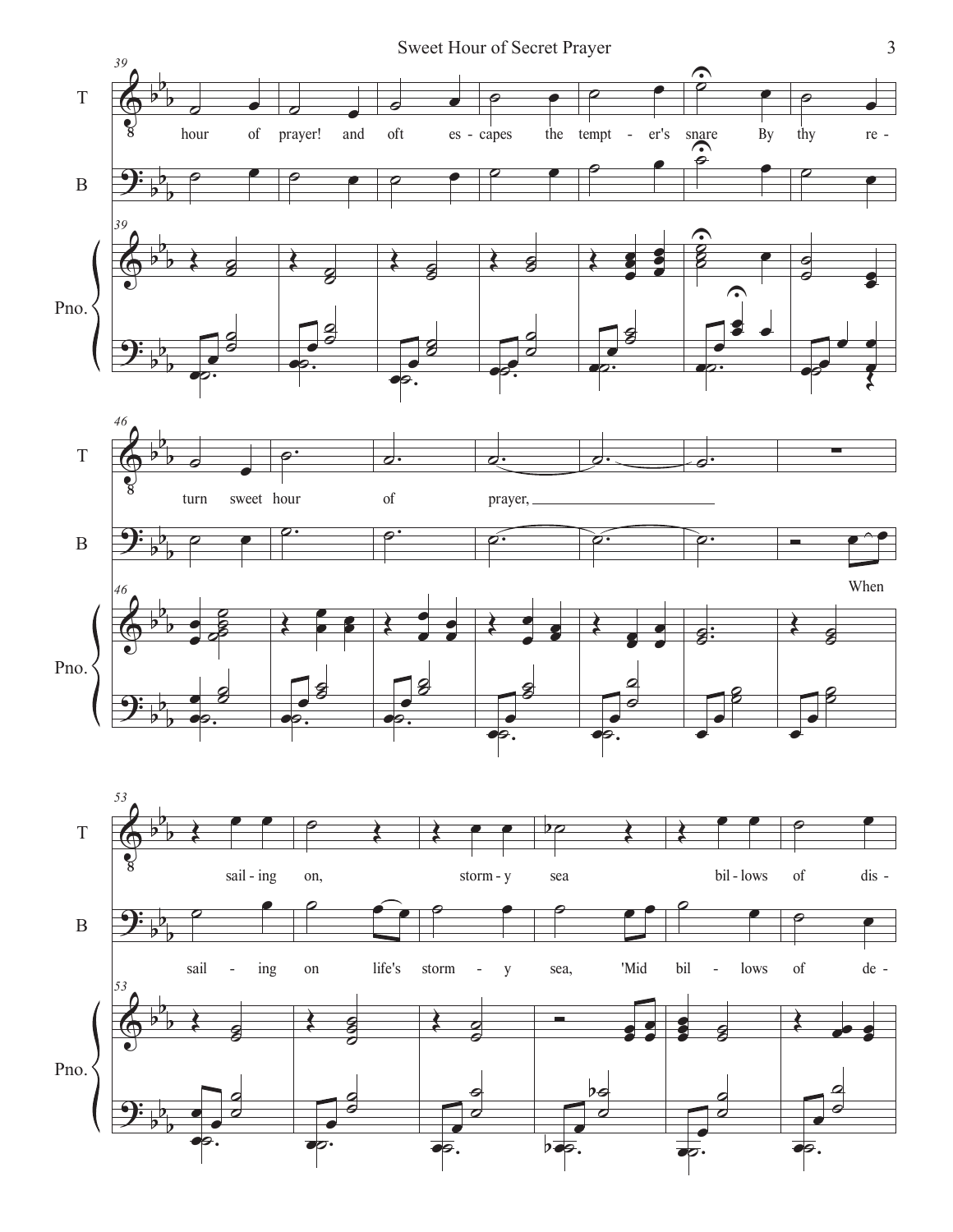



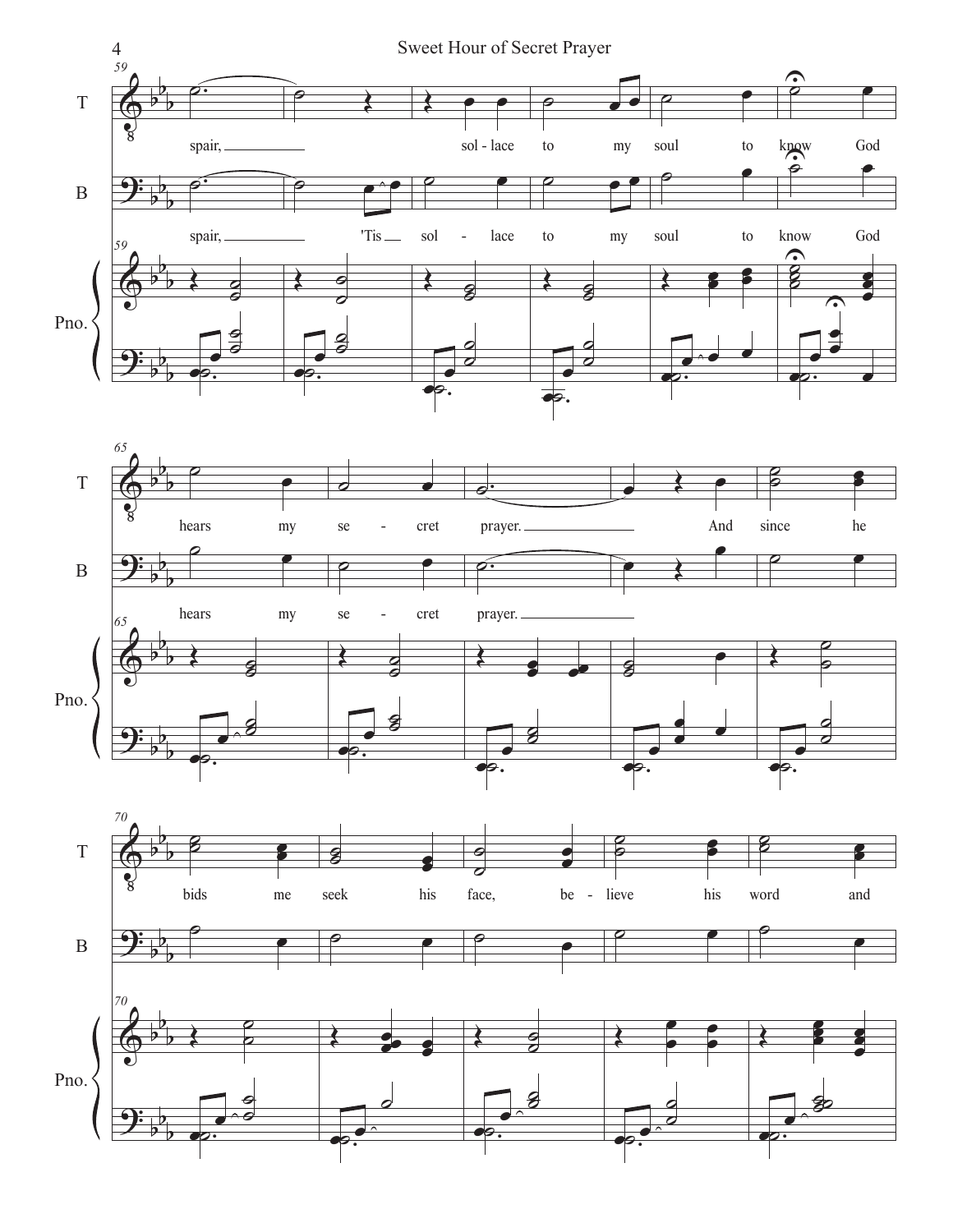